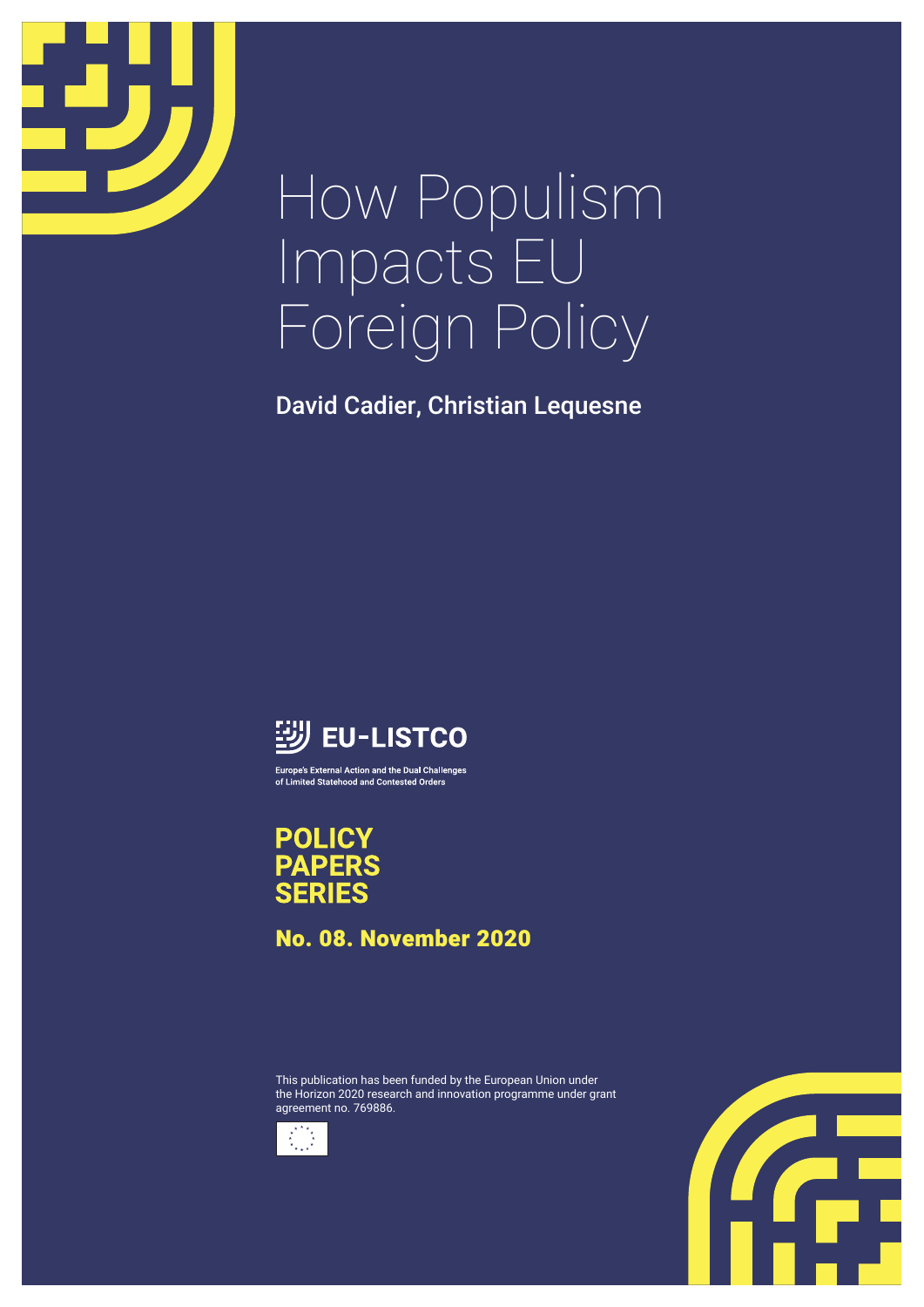#### ABSTRACT

The rise of populism in the European Union represents a key internal political development that is likely to have repercussions on its foreign policy. It is traditionally assumed that, when in the opposition, populist parties affect foreign policy debates though not foreign policy outcomes. But when they are elected into office, as happened in several EU member states, how do they shape policy decisions and processes in EU foreign policy? This policy paper argues that although populist actors can be vocal and conspicuous in aligning with external actors contesting the international liberal order, they rarely go as far as swaying or blocking EU foreign policy decisions and outputs. At the same time, however, populist governments' domestic illiberal policies have the potential to undermine the EU's legitimacy, structural power, and resilience-building endeavours.

**David Cadier** is Researcher at the Centre for International Studies (CERI) at Sciences Po, where he works on and coordinates the EU-LISTCO project, and Research Associate at the London School of Economics (LSE IDEAS). Previously, he was a Teaching Fellow in International Strategy and Diplomacy at the LSE and held visiting positions at, among others, SAIS Johns Hopkins University, the Fletcher School of Law and Diplomacy and the Polish Institute of International Affairs. His research interests lie with Central and Eastern Europe, EU-Russia relations and the foreign policies of populist governments. His articles have appeared in, inter alia, International Affairs, Geopolitics, International Politics and Global Policy. He is also the co-editor of Russia's Foreign Policy: Ideas, Domestic Politics and External Relations (Palgrave, 2015).

**Christian Lequesne** is Professor of political science at Sciences Po (CERI). He is a regular visiting professor at LUISS University Rome and at the Diplomatic Academy in Vienna. He was formerly Director of CERI and Sciences Po - LSE Alliance Professor at the London School of Economics. He is co-editor of the European Review of International Studies. He has published and edited twenty books on European Union politics, and is now working on the sociology of diplomatic practices. His last book *Ethnographie du Quai d'Orsay* is a sociological analysis of the French ministry of foreign affairs.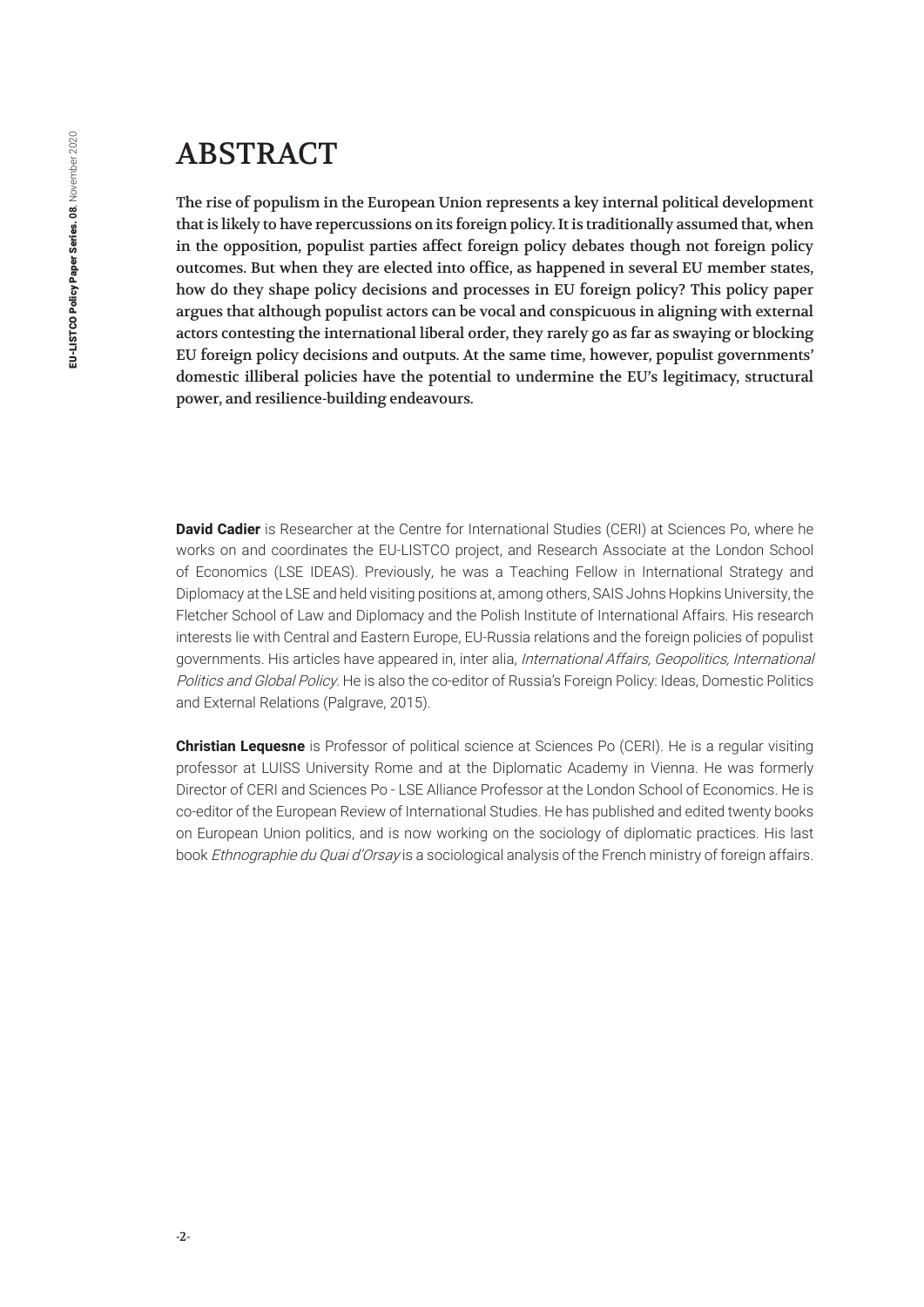# **INTRODUCTION**

The rise of populism in the European Union (EU) represents a key internal political development that is likely to have repercussions on its foreign policy. Previous studies have suggested that, when in the opposition, populist parties have affected foreign policy debates though not foreign policy outcomes (Balfour 2016). But the situation might be different when they are elected into office. In this context does populism translate into mere rhetorical posturing in EU foreign policy, or does it shape policy decisions and processes? This policy paper will show that the rise of populism has not, thus far, dramatically affected the substance and process of EU foreign policy. Yet, by putting into question the founding norms and principles of democratic governance; by aligning rhetorically, economically, or diplomatically with external actors that challenge the international liberal order; and by promoting exclusive political processes and social identities, populist parties and governments risk undermining EU structural power and resilience-building capacities in the long term.

# 1. POPULISM AND EU FOREIGN POLICY

At its core, populism perceives society as being fundamentally structured by an opposition between the people and the elite, and promises to conduct politics in the name of the former and against the latter (Mudde and Kaltwasser 2017). The central categories of "people" and "elite" can be alternatively defined in moral, economic, cultural, or sociological terms, but the former is essentially cast in a positive light (e.g., the people as pure, genuine, or bearers of common-sense), and the latter in a negative one (e.g., the elite as corrupt, unauthentic, or cosmopolitan). As an ideology, populism rests on an anti-pluralist interpretation of politics: populists consider that they are the only true representatives of the people, and, as such, they view their political opponents as inherently illegitimate and intermediary institutions as necessarily suspicious (Muller 2016). As a political practice, populism relies on a top-down, personalistic, and opportunistic political strategy (Urbinati 2016), as well as on a disruptive and dramatic political style (Moffit 2016).

The political logic of populism has several implications for the formulation and conduct of EU foreign policy. Populists project the defining "people vs. elite" opposition onto international affairs and vow to protect the sovereignty of the people (however the term is defined) (Chryssogelos 2017). This often leads them to align rhetorically with actors who challenge the international liberal order. Similarly, populists' anti-pluralism and personalization of power tend to lead them to be suspicious of institutionalised foreign policy cooperation (Plagemann and Destradi 2019). Finally, the desire to mark a break with elites—whether rhetorically, aesthetically, or procedurally—pushes populist actors to engage in "undiplomatic diplomacy" and indulge in conspiracy theories, with repercussions for collective foreign policy making (Cadier 2019). Notably, this leads most populist actors and movements to castigate the EU for its supranational character, its institutionalised multilateral processes, and its reliance on a technocratic mode of governance.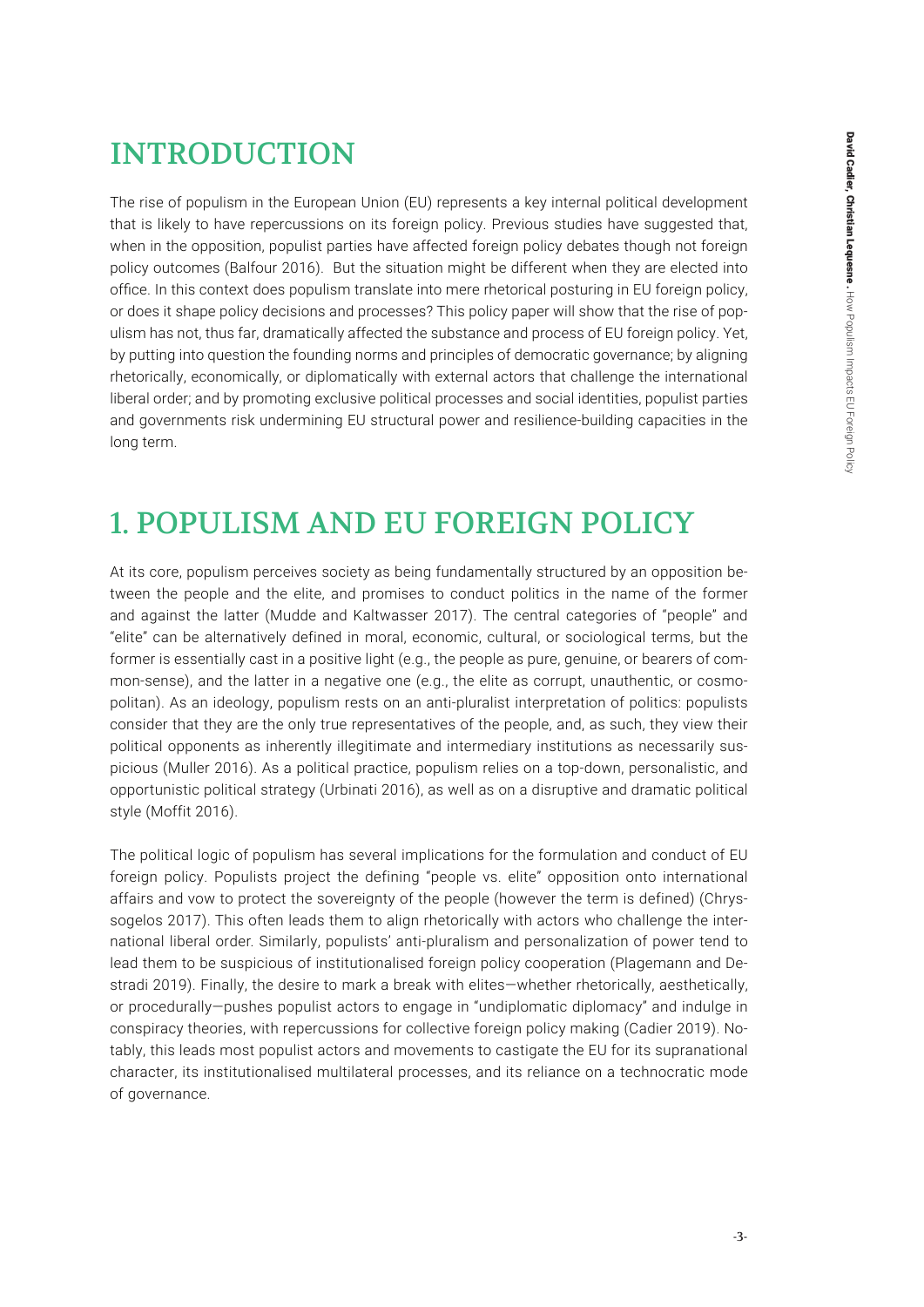#### 2. POPULIST ACTORS' FOREIGN POLICY PREFERENCES: RADICAL OR INCHOATE?

While populism can be understood as a political ideology, it does not seem to translate into distinctive, shared, or revolutionary ideas about foreign policy. In fact, many populist parties are rather disinterested in international politics, and very few articulate a clear vision or strategy in this regard. For instance, ANO, the party of the current Czech Prime Minister, had no section on foreign policy in its political program when it was elected to parliament in 2013, while that of the Five Star Movement (M5S) in the 2018 Italian elections was thin and vague. More generally, populist parties tend not to adopt similar positions on international affairs (Verbeek and Zaslove 2017). Contrary to what is generally expected of populist actors, Jean-Luc Melenchon's France Insoumise (LFI) is in favour of welcoming refugees; the Netherland's Pim Fortuyn was a supporter of both of European integration and international free-trade agreements; and Poland's Law and Justice (PiS) Party stands among the European political parties most critical of Russia.

Still, there are signposts where populist actors have been active and vocal—both at the national level and in the European Parliament—and where they have directly impacted EU external action. Migration is a paragon of this: the populist governments of Hungary and Poland forcefully and systematically opposed EU relocation schemes for refugees or asylum seekers, which overrode the possibility of a common EU response to the 2015 migration crisis. There again, however, these positions appeared to be primarily grounded in domestic posturing and hardly translated into a coherent policy vision. The diplomatic alliance between the then Italian Interior Minister, Matteo Salvini, and Hungary's Prime Minister, Viktor Orban, regardless of their antagonistic positions on the relocation issue, suggests that they were driven by the desire to be seen as opposing migration, rather than to substantively define EU policies (Tondo 2018).

Similar patterns prevail with regard to populist actors' preferences regarding sectoral EU policies such as enlargement and the Common Security and Defence Policy (CSDP). For instance, while both far-left and far-right French populist parties reject further EU enlargement and regularly criticize the preceding waves, the populist governments in Hungary and Italy have maintained their countries' traditional support for EU enlargement to the Western Balkans. Similarly, some populist radical right parties (such as Germany's Alternative fur Deutschland have called for the dismantling of CSDP as a form of supranational security cooperation, while others (such as France's Rassemblement National support CSDP missions that promote security sector reforms, seeing it as a way to curb migration and terrorism.

Finally, populist parties have criticized and contested the mainstream parties' and EU institutions' positions and policy responses to security crises in the European neighbourhood, yet they have not agreed on or even suggested alternative policy courses. During the European Parliament debates on the Ukraine and Syria crises, populist parties have resorted to "vociferous rhetoric" while "abstaining from institutional politics", such as the negotiations of joint motions for resolution (Van Berlo and Natorski 2019: 199). In other words, populist parties have challenged the institutionalised search for consensus in EU external relations but have not sought to affect the substance of policy outputs.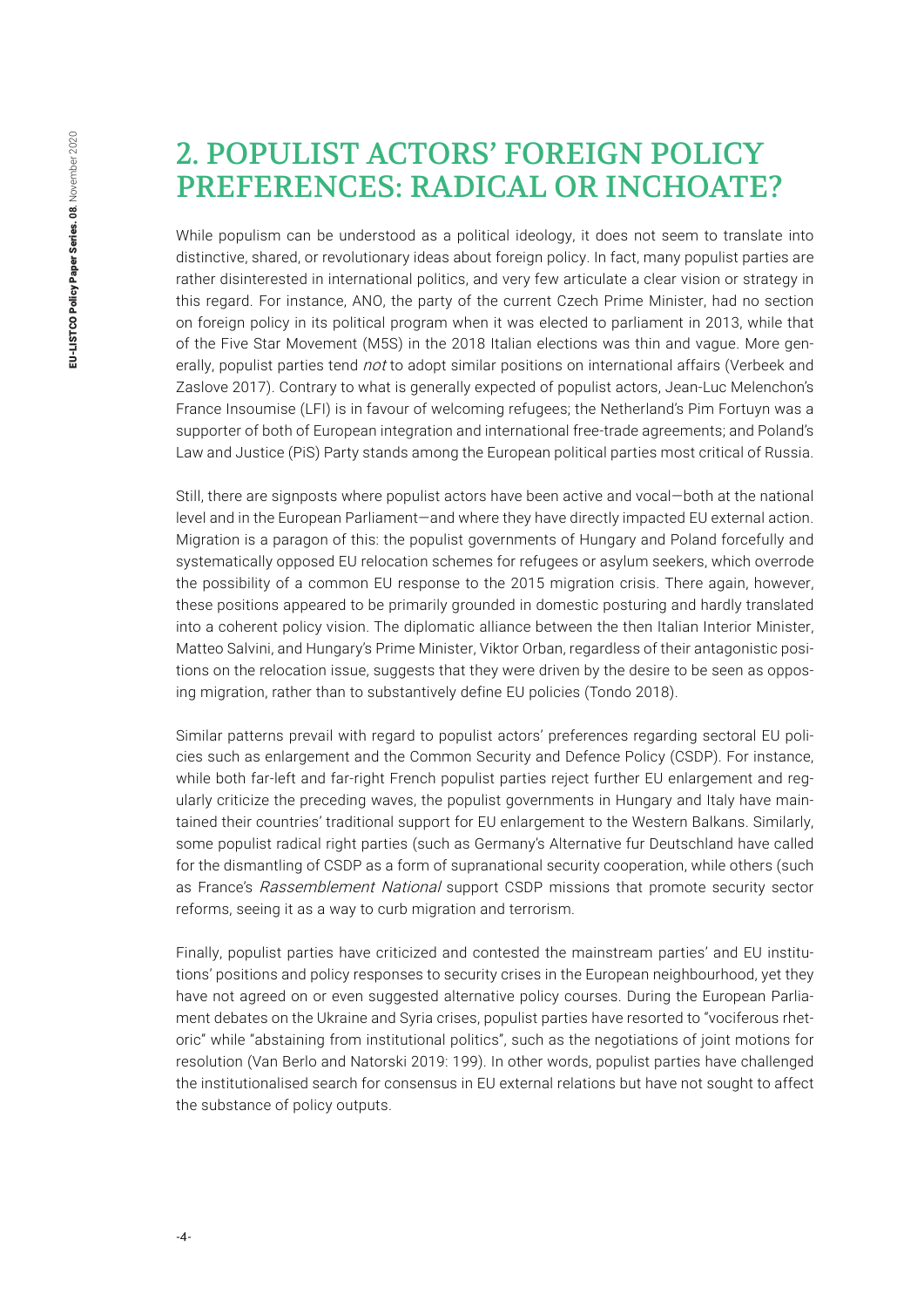## 3. POPULISM AND EU STRUCTURAL POWER

While populism does not typically translate into distinctive or convergent ideas about foreign affairs, this does not mean that the rise of populist actors in European political and policy-making structures has had no effect on the process and substance of EU foreign policy. This impact has been mainly indirect and has notably pertained to the EU's structural power and its ability to foster societal resilience.

This is most visible with regard to their contestations of the norms that have constituted both the vector and the cement of EU foreign policy. To foster peace, stability, and prosperity at its borders, the EU has essentially relied on the export of norms, standards, and principles of democratic governance and a free-market economy, particularly in its immediate neighbourhood. The objective has been to influence outcomes by shaping the political, economic, legal, and social structures in which states and societies evolve – the extent that the EU is sometimes referred to as a "normative power" and its external action as "structural foreign policy" aiming to influence the rules of the game and organising principles in other countries (Keukeleire and Delreux 2014; Laïdi 2008).

By questioning norms of democratic governance and Rule of Law principles in their domestic political systems, populist governments in Hungary and Poland undermine the EU's legitimacy to export them. How credible is the Polish executive in vowing to "help the People of Belarus build a democratic path […] via the Rule of Law" (President of Poland 2020), as it recently did in a joint statement with Lithuania and Romania, when it is facing a RoL infringement procedures from the European Commission? Illiberal policies and democratic backsliding also risk weakening the EU's effectiveness in applying democratic conditionality in the European Neighbourhood Policy (ENP) and enlargement frameworks. External actors seeking to push back against the EU's structural power in these regions—and to contest the international liberal order more generally—have been prompt to use these developments in their own interests. They have denounced "double standards" on the part of the EU and suggested that its normative principles are geopolitical objectives in disguise.

In addition, populist governments in Central Europe have "frequently exploited historical or ethnical animosities with [their] Eastern neighbours," as "having unstable neighbours in the East creates a sense of uncertainty that favours illiberal politicians" (Zielonka and Rupnik 2020: 1090). For instance, in response to controversial language and historical policies adopted by the Ukrainian government, Hungary and Poland have not hesitated to block (or threaten to block) Ukraine's cooperation and integration with the EU and NATO, even though they had been the staunchest supporters of such integration in the past (Zinets and Than 2017; Cadier and Szulecki 2020).

In sum, populism as a political practice directly challenges, contradicts, or undermines the norms of democratic governance. As a result, it also compromises the EU's ability, credibility, and legitimacy in promoting and exporting it.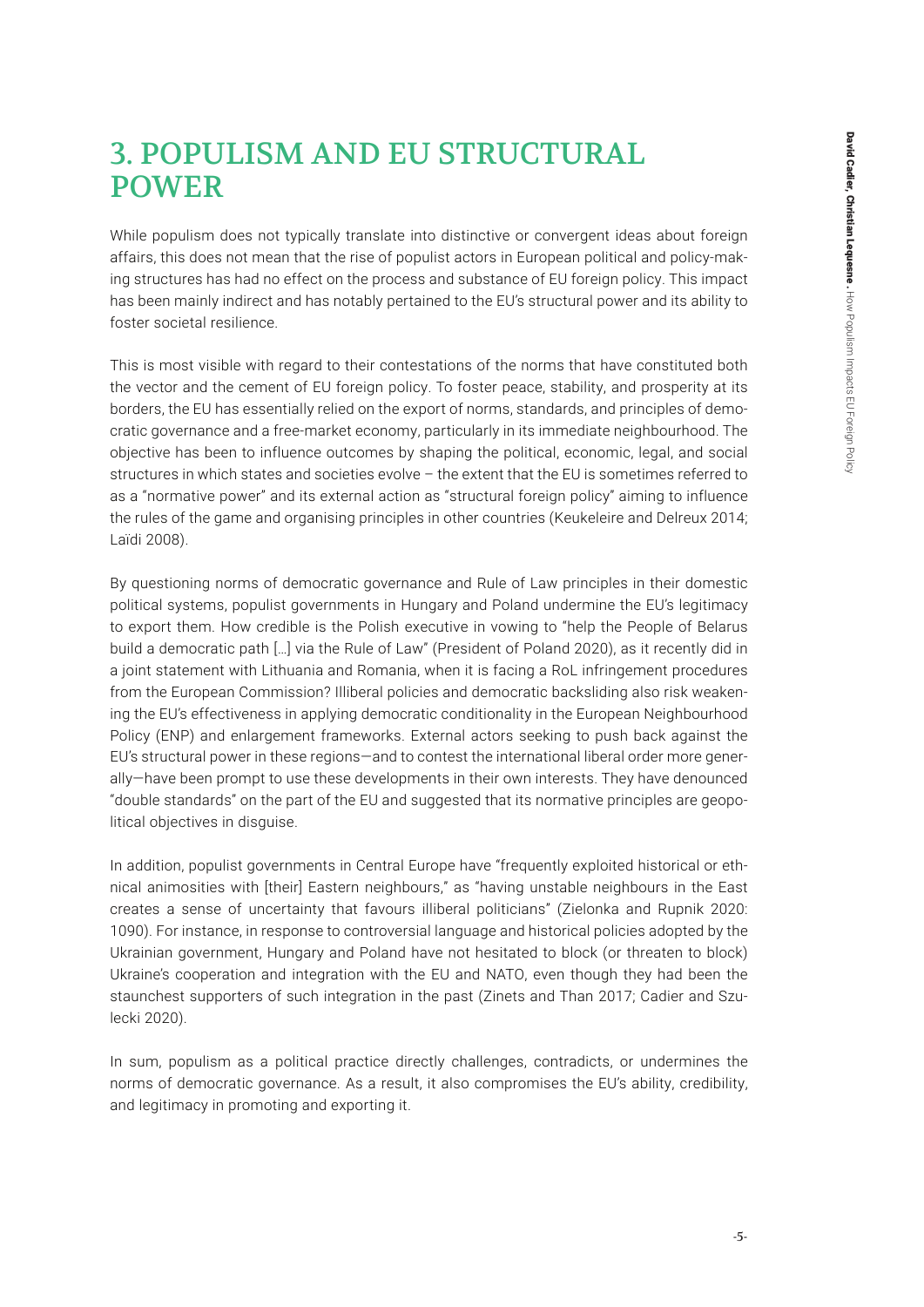#### 4. POPULIST CONTESTATIONS AND ILLIBERAL POWERS: ALLIANCE IN THE MAKING

Just as populist actors contest liberal norms at home and in the EU, they tend to align with the rhetoric of external actors contesting the international liberal order. However, there seems to be a gap between the discourses and the practices of populist parties when they are in power. The examples of Austria, Italy, and Poland show that populist parties may vocally embrace the agenda of illiberal international forces but then accept EU compromises, because they are reluctant to overly weaken their countries' position inside the EU. That is, when in power, populist parties do not totally forget the logic of their national interests (Chryssogelos 2017).

For instance, the Lega/M5S governmental coalition in Italy (2018–2019) had reservations about the renewal of sanctions on Russia but did not block the process at the EU level. The leader of Lega and then Italian Minister of the Interior, Matteo Salvini —known to have close political relations with Putin's United Russia party— vocally opposed the sanctions and criticised their negative effects on Italian businesses. In the end, though, the Italian government followed the mainstream EU position on the sanctions for several reasons: the preference of a technocratic minister of foreign affairs, Enzo Moavero, for European solutions; the opposition of the Italian President of the Republic, Sergio Mattarella; and the wish not to lose the Italian margin for manoeuver in EU negotiations over the sanctions; a minor issue in comparison to migration policies and economic and monetary union.<sup>1</sup>

Similarly, during the 2018 American re-installation of sanctions against Iran and following its withdrawal from the Iran nuclear deal (JCPOA), the Polish PiS government was tempted to push for an alignment of the EU's position with Washington's policy, due to the party's fierce Atlanticism and ideological affinities with the Trump administration (Sobczak 2018). In minority in Brussels, the Polish government has not, in the end, created opposition on a relatively minor issue compared to crucial EU dossiers such as the benefits of structural funds and the debates on RoL.

Most often, populist parties vocalize their discontent with the international liberal order and are in favour of the external actors contesting it. However, when concrete and final decisions have to be taken, they tend to follow the views of the EU mainstream, as they regard isolation as unnecessarily costly and foreign policy as not sufficiently important. The presence of ministers of foreign affairs chosen outside populist parties (as were Moavero in Italy and Kneissl in Austria) also favours compromises following mainstream trends on EU foreign policy. In the end, EU collective responses to contestations of the international liberal order have, in practice, only been marginally affected by the positions of populist governments.

<sup>1.</sup> Interviews with former members of the Italian government, Rome, 07/09/2020 and 09/09/2020.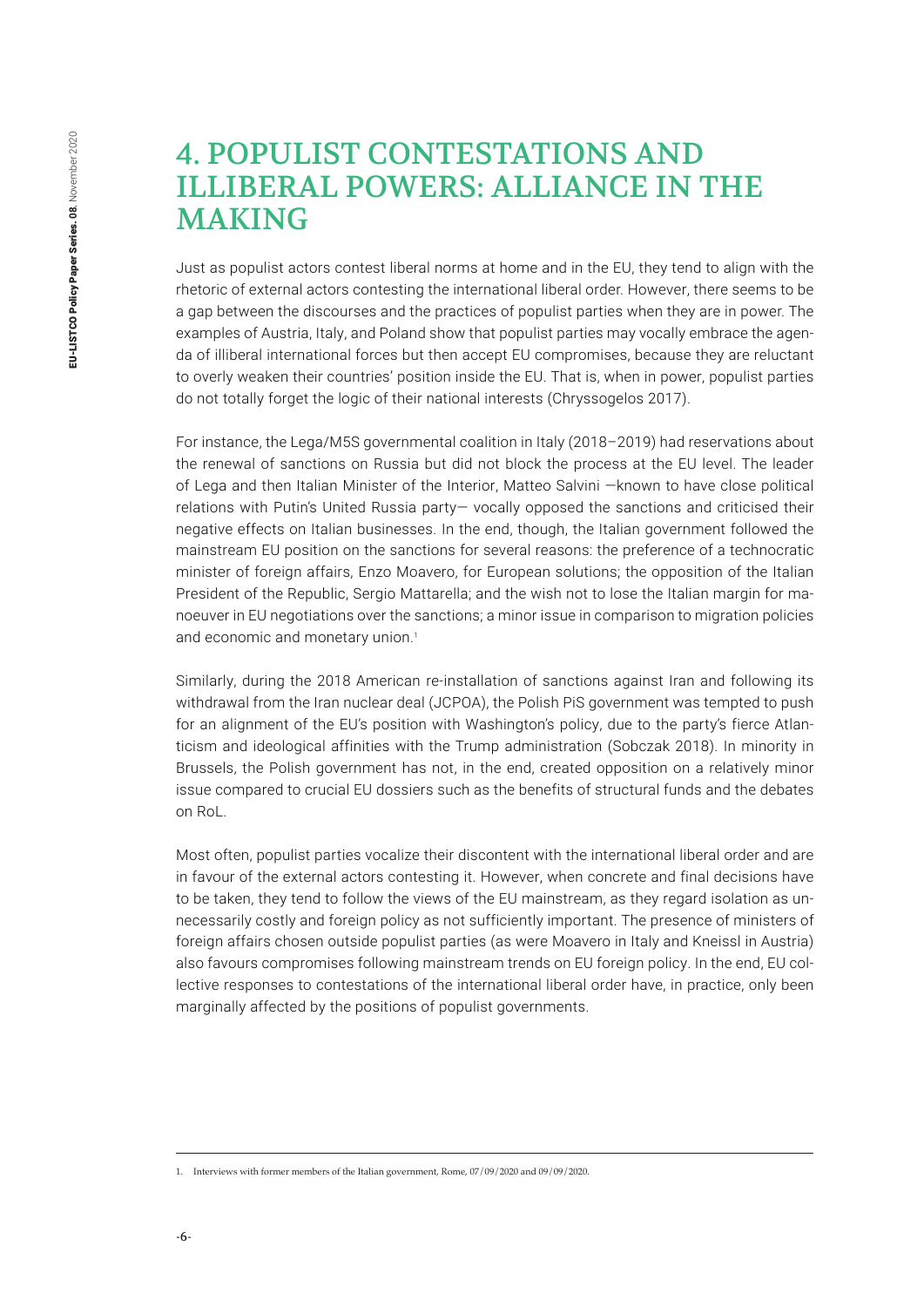# 5. POPULIST DIPLOMACY AND EU FOREIGN POLICY COORDINATION

EU foreign policy is a multi-level game which requires horizontal coordination between the different EU institutions (especially the European Commission and the European External Action Service [EEAS]) and vertical coordination between the EU and the 27 member states (Lequesne 2013). From the beginning, it is rare that there is a convergent position on foreign policy issues among EU member states. Finding a compromise is easier in areas of EU external relations (e.g., trade, development aid, and neighbourhood policy), which are decided by qualified majority voting, than in those under the purview of the CFSP/CSDP, which require unanimity.

Populist governments also have weak strategies of influence inside EU institutions: to affect change, they must go through their permanent representatives to the EU and ambassadors to the Political and Security Committee, who are usually diplomats able to soften the positions of their capital.<sup>2</sup> For instance, in Italy and Austria, diplomats sent to Brussels are career diplomats who adhere to the strong corporatist culture of the foreign services, even if they have different political sensitivities.

Lega/M5S and FPÖ parties have never been able to destroy the role of career diplomats in favour of pure political appointees in their respective countries.<sup>3</sup> On the contrary, after winning the 2015 parliamentary elections, the PiS government in Poland sidelined many career diplomats who served previous governments, because they were considered too lclose to the previous government and not loyal enough to the PiS ideology (Brzozowski 2017). As one senior official working for the Polish Ministry of Foreign Affairs, himself a political appointee of PiS, declared: "Senior diplomats posted in the EU or European capitals have to align with the ruling party".<sup>4</sup>

Most of the time, countries ruled by populist parties do not have the institutional capacity or political will to push the EU coordination process into a deadlock. However, this point needs to be qualified regarding People's Republic of China. Along with other countries in Central Europe, Hungary and Poland participate in the 17+1 cooperation<sup>5</sup>, while Italy has signed a memorandum of understanding with China in the framework of the Belt and Road Initiative (BRI).<sup>6</sup> Considering the geo-economic clout of these structures, populist governments have a certain incentive to block EU coordination on foreign policy against China. In this context, Budapest has not hesitated to veto CFSP declarations condemning China's Human Rights record. Again, however, not all populist governments are in agreement regarding China. The difference in perception of the Chinese issue by M5S and Lega have limited M5S's wish to proceed in ambitious agreements with China. For instance, there has not been any formal agreement on the harbour in Trieste, while the Chinese delegation was very interested to get the exploitation rights, as they did in Pyreus with the agreement of the Greek government.7 Moreover, the fact that the big member states (i.e., France, Germany, and the UK until December 2019) were all prepared to introduce limits to EU-China relations never allowed the populist governments to impose drastic changes to positions.

<sup>2.</sup> Interview with a former Polish ambassador to the EU, Warsaw,  $25/09/2020$ .<br>3. Interviews with an Austrian diplomat Vienna 08/01/2019 and with three It

<sup>3.</sup> Interviews with an Austrian diplomat, Vienna 08/01/2019 and with three Italian diplomats, Rome, 08/09/2020.

<sup>4.</sup> Interview with a Polish Vice-Minister or Foreign Affairs, Warsaw, 25/09/2020.<br>5. Informal cooperation since 2012 between China and 17 countries from Central 5. Informal cooperation since 2012 between China and 17 countries from Central and Eastern Europe and the Balkans.<br>6. Interview with a former member of Italian government, Rome, 7/09/2020.<br>7. Interview with Professor Feder

<sup>6.</sup> Interview with a former member of Italian government, Rome, 7/09/2020. 7. Interview with Professor Federico Niglia, Rome, 7/09/2020.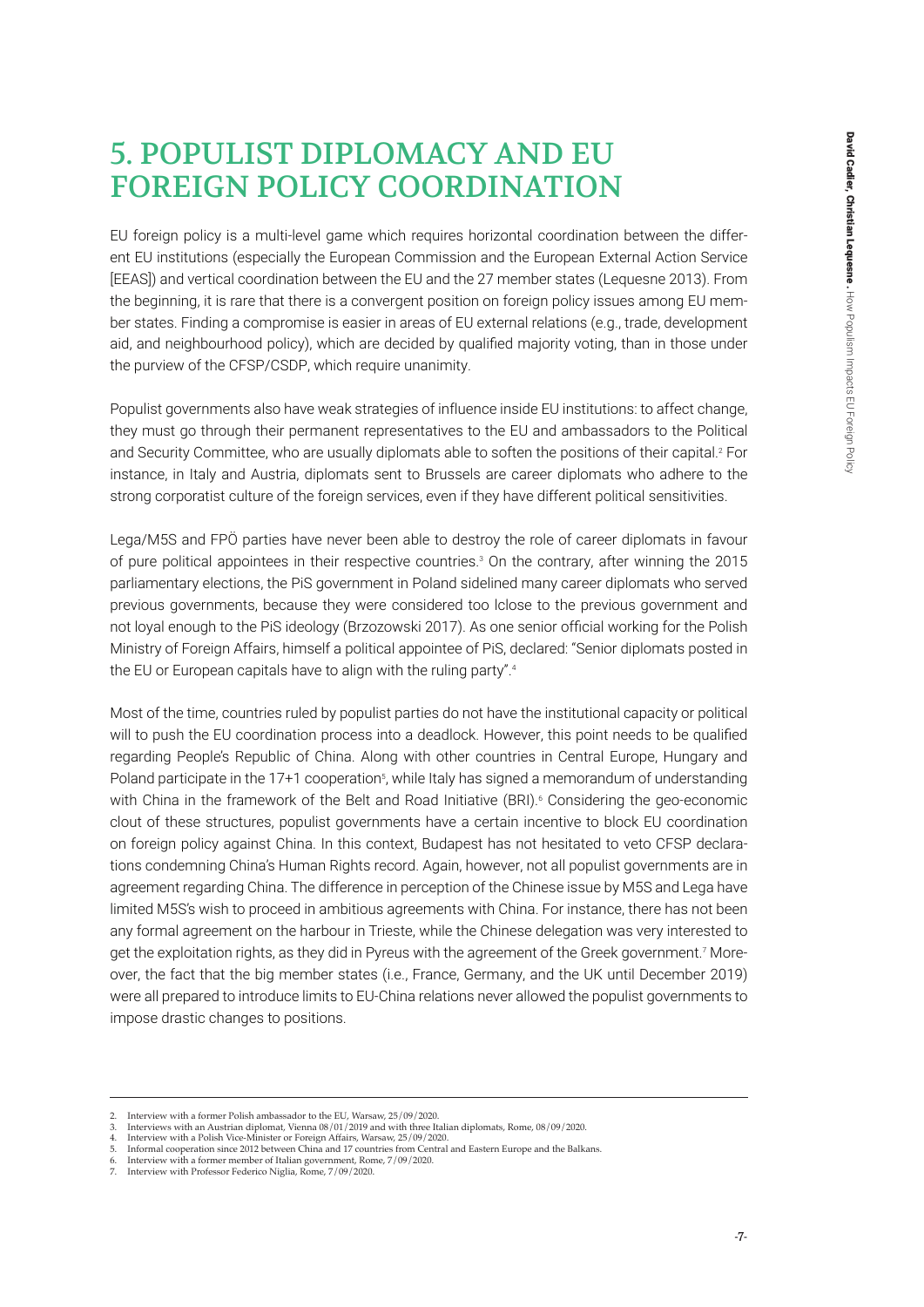In sum, when it comes to EU foreign policy coordination, the impact of populist actors is limited and involves more nuisance power than the ability to create a deadlock. Populist governments can, however, block decisions on China more easily than those on Russia, and they appear more determined to do so.

### **CONCLUSION**

In a meeting alongside Marine Le Pen in the run-up to the 2019 EU Parliamentary elections, Matteo Salvini claimed that populist forces would unleash a "revolution" in Europe (France 24 2018), but as far as EU foreign policy is concerned, the revolution has not yet happened. Populist actors tend to adopt divergent and often inchoate positions on foreign policy. Although they can be vocal and conspicuous in rhetorically aligning with external powers that contest the international liberal order, populist actors rarely translate these positions into a concrete and determined policy at the EU level. They rarely go as far as swaying or blocking EU foreign policy decisions and outputs.

At the same time, however, populist governments' domestic illiberal policies have the potential to undermine the EU's structural power and resilience-building endeavours. By putting norms of democratic governance and RoL principles into question, populist governments weaken the EU's legitimacy in exporting them and effectiveness in promoting flexible, fair, and transparent governance institutions. By relying on a divisive political rhetoric and scapegoating, they run counter to the EU's efforts to promote social trust via positive interactions between social groups and inclusive social identities. It remains to be seen, however, to what extent populist actors' domestic legitimacy has been impacted by their handling of the Covid-19 pandemic and how populist actors might affect the EU's ability to deal with the world that has emerged as a result of it (Morillas 2020).

These findings have two implications for EU foreign policy. On the one hand, in light of the discrepancy between populist actors' words and deeds, it is important not to caricature their stances or exaggerate their influence. Sidelining or isolating populist governments in collective foreign policy-making structures and processes would thus be counter-productive: it would only feed these actors' Eurosceptic discourse and agenda without changing much in terms of foreign policy outputs. On the contrary, it is important that representatives and diplomats from these countries remain closely integrated in these structures because, as highlighted in this policy paper, in political systems ruled by populist parties, career diplomats have often acted as gatekeepers of EU foreign policy practices and principles.

On the other hand, considering that the support of democratic governance reforms and the promotion of inclusive political processes and social identities is central to EU resilience-building endeavours, the EU and its member states cannot allow for core RoL principles to be encroached upon. Otherwise, this would risk undermining these endeavours and the EU's credibility and legitimacy as a whole. There is thus a need to firmly reject the violation of such principles inside the EU by supporting and carrying out the RoL infringement procedures launched by the European Commission. This should also include ensuring coherence in appointments. For instance, it appears questionable for representatives from populist governments that have cracked down on independent media at home and turned public media into mouthpieces for their own political agendas to have a prominent role in EU institutions tasked with fighting disinformation. Deprived of such coherence in values, the EU would cease to be a foreign policy actor and turn into a mere diplomatic structure — as is the United Nations, where countries responsible for gross Human Rights violations sits the UN Human Rights Council.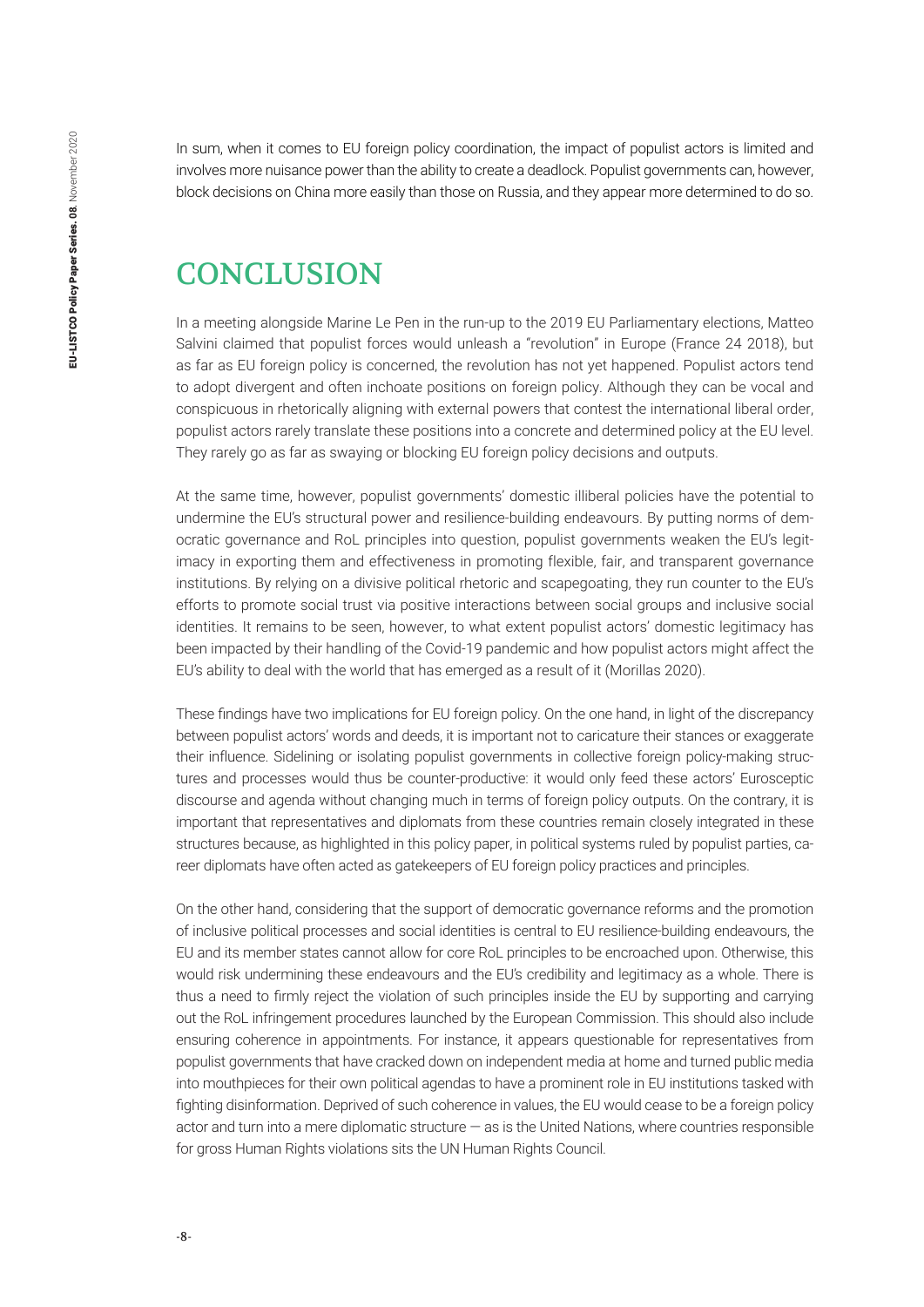# REFERENCES

Balfour, R. et al. 2016. Europe's Troublemakers: The Populist Challenge to Foreign Policy, Brussels: European Policy Centre.

Brzozowski, A. 2017. 'Behind the diplomatic scene: the case of Poland's outgoing EU ambassador', Euractiv, 12 October 2017, available at https://www.euractiv.com/section/ elections/news/behind-the-diplomatic-scene-the-case-of-polands-outgoing-eu-ambassador/.

Cadier, D, and Szulecki, K. 2020. 'Populism, historical discourse and foreign policy: the case of Poland's Law and Justice government', International Politics, online first, June, available at https://doi. org/10.1057/s41311-020-00252-6.

Cadier, D. 2019. 'How populism spills over into foreign policy', Carnegie Europe, 10 January, available at https://carnegieeurope.eu/strategiceurope/78102.

Chryssogelos, A. 2017. 'Populism in foreign policy', in The Oxford Research Encyclopaedia of Politics, available at http://politics.oxfordre.com/view/10.1093/acrefore/9780190228637. 001.0001/ acrefore-9780190228637-e-467.

Economist. 2020. 'Scrapping vetoes won't help EU foreign policy', October 10, available at https:// www.economist.com/europe/2020/10/10/scrapping-vetoes-wont-help-european-foreign-policy.

France 24. 2018. 'Le Pen and Salvini vow to storm Brussels "bunker" in EU elections', October 8, available at https://www.france24.com/en/20181008-le-pen-salvini-brussels-bunker-european-elections.

Keukeleire, S. and Delreux, T. 2014. The Foreign Policy of the European Union, London: Palgrave Macmillan.

Laidi, Z. 2008. Norms over Force: The Enigma of European Power, London: Palgrave Macmillan.

Lequesne, C. 2013. 'The European External Action Service: can a new institution improve the coherence of EU foreign policy?', in The EU's Foreign Policy: What Kind of Power and Diplomatic Action? edited by Mario Telo and Frederik Ponjaert, London: Routledge, pp. 79-86.

Moffitt, B. 2017. The Global Rise of Populism: Performance, Political Style, and Representation, Stanford, California: Stanford University Press.

Morillas, P. 2020. 'Coronavirus, the international order, and the future of the EU', EU-LISTCO Blog, 30 April 2020, available at https://www.eu-listco.net/blog/coronavirus-the-international-order-and-the-future-of-the-eu.

Mudde, C., and Kaltwasser, C. R. 2017. Populism: A Very Short Introduction, Oxford University Press.

Müller, J. 2016. What Is Populism? Philadelphia: University of Pennsylvania Press.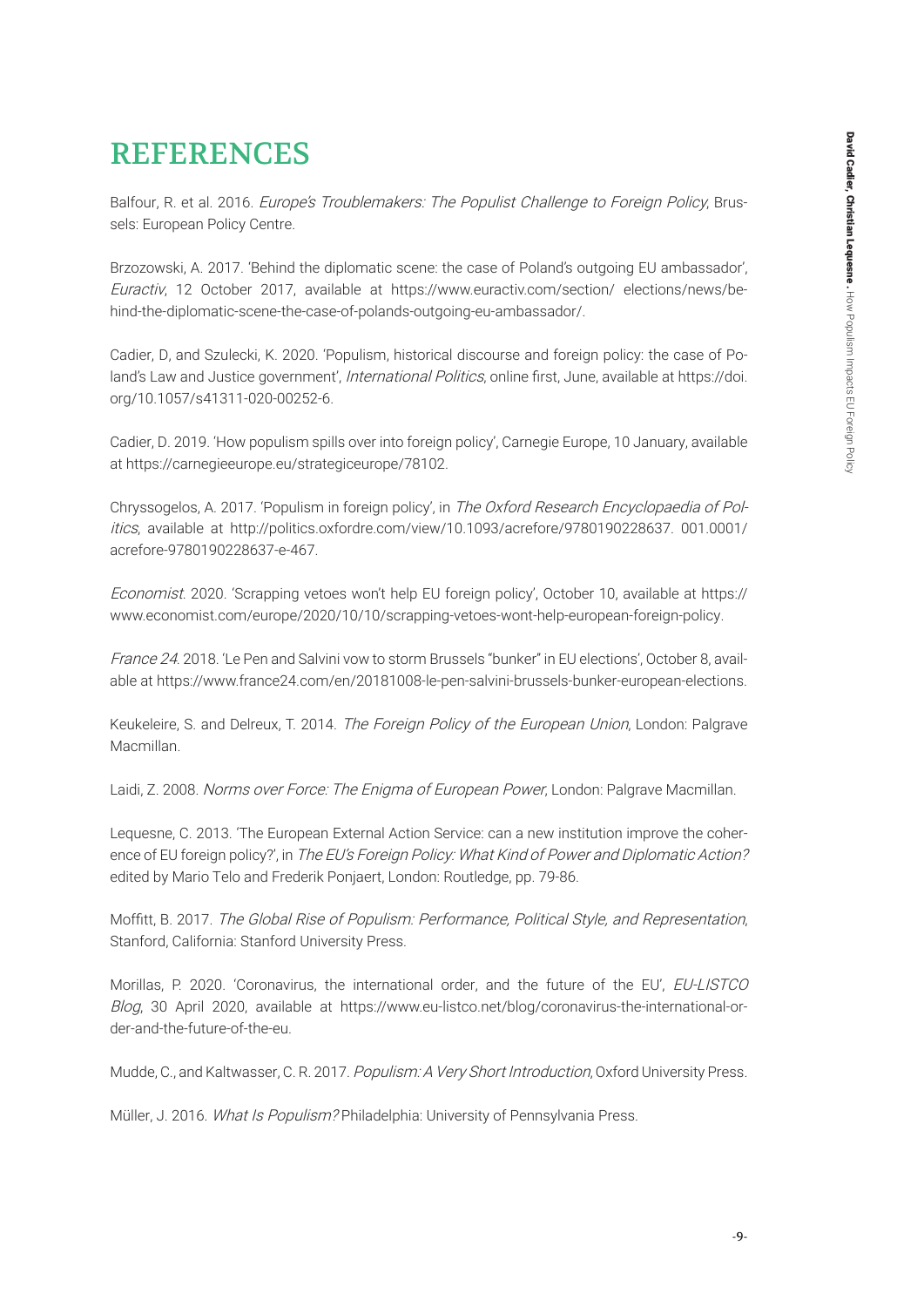Plagemann, J. and Destradi, S. 2019. 'Populism and foreign policy: the case of India', Foreign Policy Analysis 15 (2): 283–301.

President of Poland. 2020. 'Statement of the presidents: our offer to the democratic Belarus', available at https://www.president.pl/en/news/art,1206,statement-our-offer-to-the-democratic-belarus. html.

Sobczak, J. and Pawlak, P. 2018. 'Poland says EU needs more "empathy" toward U.S. over Iran deal', Reuters, 26 May 2018, available at https://br.reuters.com/article/us-iran-nuclear-polandidUSKCN1IR0KL.

Tondo, L. 2018. 'Matteo Salvini and Viktor Orbán to form anti-migration front', Guardian, 28 August 2018, available at https://www.theguardian.com/world/2018/aug/28/matteo-salvini-viktor-orban-anti-migrant-plan-brussels.

Urbinati, N. 2019. 'Political theory of populism', Annual Review of Political Science 22 (1): 111-27.

Van Berlo, M. and Natorski, M. 2019. 'When contestation is the norm: the position of populist parties in the European Parliament towards conflicts in Europe's neighbourhood', in *European Union Con*tested: Foreign Policy in a New Global Context, edited by Elisabeth Johansson-Nogués, Martijn C. Vlaskamp, and Esther Barbé, New York: Springe, pp. 191–211.

Verbeek, B., and Zaslove, A. 2017. 'Populism and Foreign Policy', in The Oxford Handbook of Populism, edited by Cristóbal Rovira Kaltwasser, Paul Taggart, Paulina Ochoa Espejo, and Pierre Ostiguy, Oxford University Press, pp. 384–405.

Zielonka, J. and Rupnik, J. 2020. 'From revolution to "counter-revolution": democracy in Central and Eastern Europe 30 years on', Europe-Asia Studies 72 (6): 1073–99.

Zinets, N. and Than, K. 2017. 'Hungary threatens to block Ukraine's EU progress in language row', Reuters, 26 September 2017, available at https://www.reuters.com/article/uk-ukraine-crisis-education-idUKKCN1C12BT.